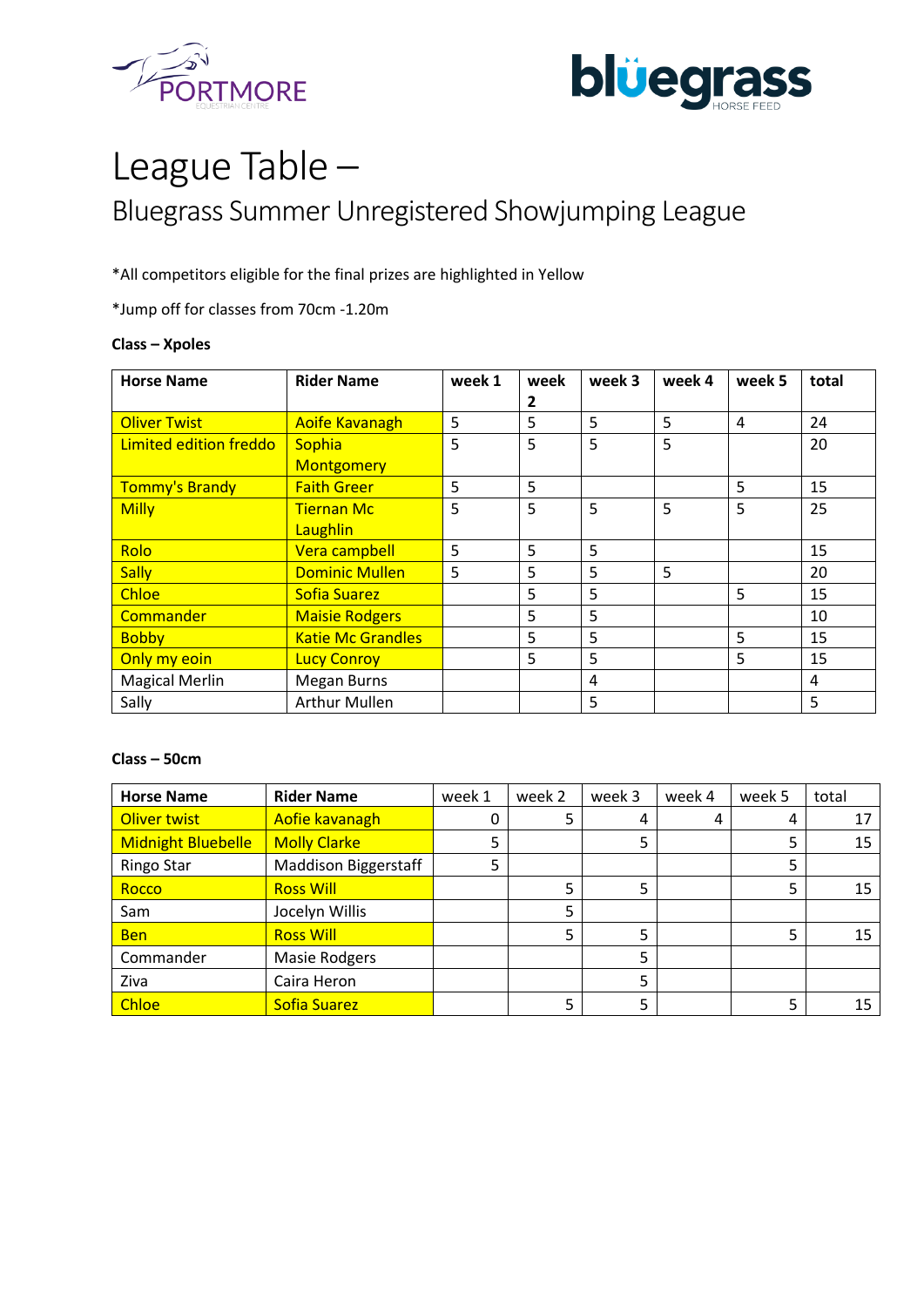



# **Class-60cm**

| <b>Horse Name</b>         | <b>Rider Name</b>    | week 1 | week 2 | week 3   | week 4 | week 5 | Total |
|---------------------------|----------------------|--------|--------|----------|--------|--------|-------|
|                           | Madison              |        |        |          |        |        |       |
| Ringo star                | Biggerstaf           | 0      | 5      |          |        |        |       |
| <b>Midnight Bluebelle</b> | <b>Molly Clarke</b>  | 5      | 4      | 5        |        | 5      | 19    |
| <b>Jigsaw</b>             | <b>Ava Bagchus</b>   | 4      | 5      |          |        | 5      | 14    |
|                           | <b>Brianna Mc</b>    |        |        |          |        |        |       |
| <b>Clover</b>             | Guigan               |        | 5      | 5        | 5      | 5      | 20    |
| Ziva                      | Emma Wright          |        |        | 0        |        |        |       |
| Shem                      | Jenna Stevens        |        |        | $\Omega$ |        |        |       |
| Rosevale Babe             | Lily Brown           |        |        | 4        |        |        |       |
| Benny                     | <b>Rachel Ferres</b> |        |        | 5        |        |        |       |
| sam                       | jocelyn Willis       |        |        |          | 5      | 5      |       |
| Sherry                    | Amy Robinson         |        | 5      |          |        |        |       |

# **Class- 70cm**

| <b>Horse Name</b>        | <b>Rider Name</b>       | week 1 | week 2         | week 3         | week 4 | week 5 | total |
|--------------------------|-------------------------|--------|----------------|----------------|--------|--------|-------|
| Finn Brasher             | Sophie Boyce            | 5      |                |                |        |        |       |
| Monclone girl            | <b>Amber Bradley</b>    | 0      |                |                |        |        |       |
| Casper                   | joanne Wilkinson        | 5      | 5              |                |        |        |       |
| Gortlemon isabelle       | <b>Lucas Bradley</b>    | 5      | 5              | 4              |        |        | 14    |
| <b>Nova</b>              | <b>Charley calvert</b>  | 5      | 4              | 2              |        |        | 11    |
| Twitch                   | Emma Bratton            | 0      |                |                |        |        |       |
| Gotohawkeye              | Nikita Cole             | 0      | $\overline{2}$ | 2              |        |        | 4     |
| Annie                    | John Mc Kinney          | 0      |                |                |        |        |       |
| <b>Clover</b>            | <b>Briana Mc Guigan</b> | 4      | 4              | $\overline{4}$ | 5      | 4      | 21    |
| Lenny                    | holly knox              |        | 5              | 5              |        |        |       |
| Rocky                    | Aimee Mc mullan         |        | 0              |                |        |        |       |
| Troy                     | Marina Stewart          |        | 5              |                |        |        |       |
| rough Diamond            | Kiera James             |        | 5              |                |        |        |       |
| cloonlee Red river       | ruby Millar             |        | 5              |                |        |        |       |
| <b>Mullintine Forest</b> | Rebecca                 |        |                |                |        |        |       |
| flight                   | <b>Snodgrass</b>        |        | 4              | 5              | 5      | 5      | 19    |
| <b>Buddy</b>             | Sarah jane Sloane       |        | $\overline{2}$ | 2              |        | 4      | 8     |
| <b>Erne Valley</b>       | ellie May Rodgers       |        | 5              |                |        |        |       |
| benny                    | rachel ferres           |        |                | 5              |        |        |       |
| timo                     | charlotte greer         |        |                | 5              |        |        |       |
| paddy mc guiness         | sophie boyce            |        |                |                |        |        |       |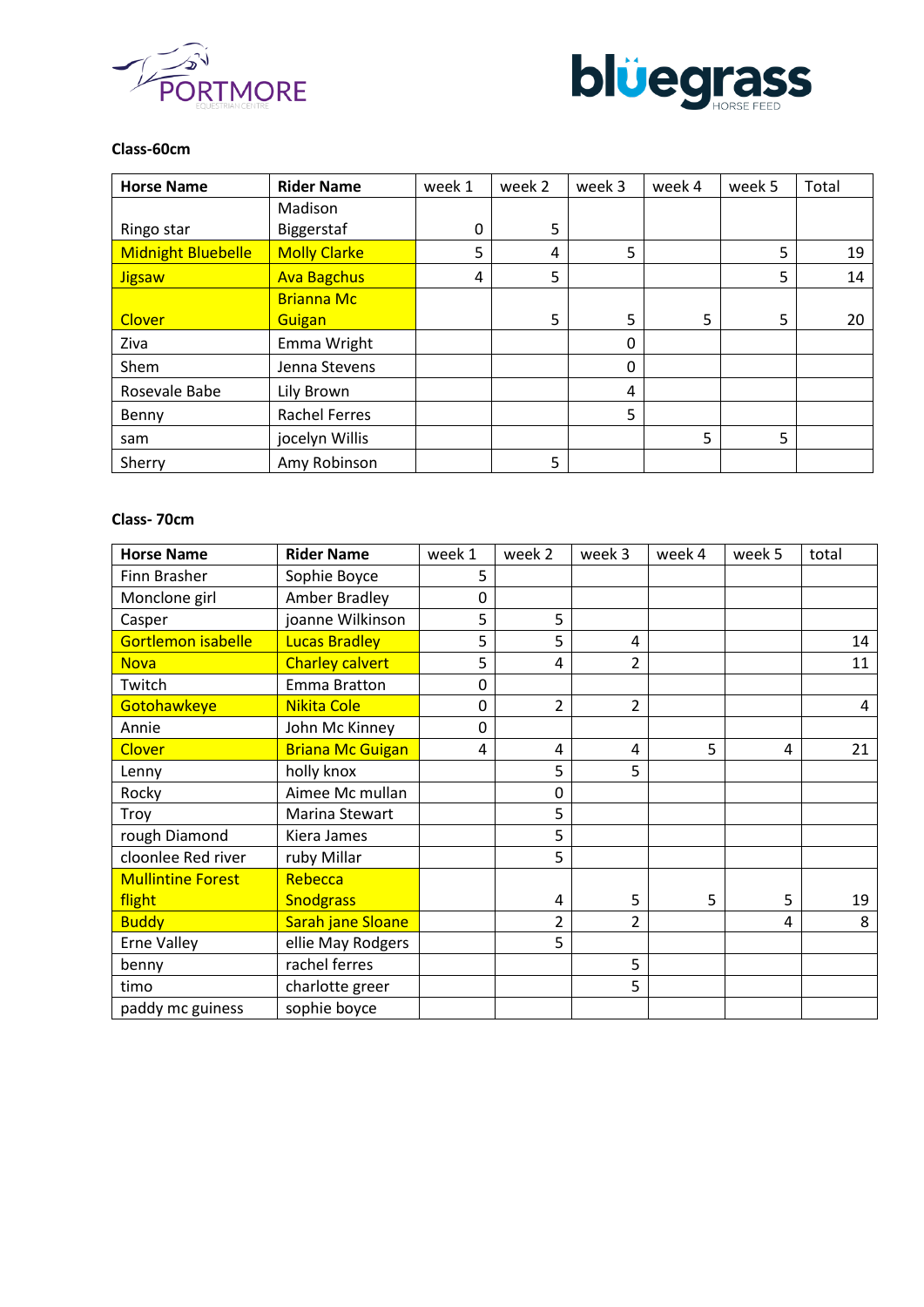



# **Class- 80cm**

| <b>Horse Name</b>        | <b>Rider Name</b>        | week 1         | week 2                  | week 3 | week 4         | week 5         | Total |
|--------------------------|--------------------------|----------------|-------------------------|--------|----------------|----------------|-------|
| Sox                      | Janseen Hill             | $\mathbf 0$    |                         | 4      |                |                |       |
| Finn Brasher             | Sophie Boyce             | $\overline{4}$ |                         |        |                |                |       |
| Ariel                    | Sophie Boyce             | 5              |                         | 5      |                |                |       |
| Jake                     | Michael Irwin            | 5              | 5                       |        |                |                |       |
| <b>Dixie</b>             | Laura Sloan              | $\overline{2}$ |                         |        |                |                |       |
| Paddy                    | Rebecca Horner           | $\overline{4}$ | 5                       | 5      |                | 4              | 18    |
| Archie                   | Liz Thompson             | 5              |                         |        |                |                |       |
| Storm                    | Lily Anderson            | 5              |                         |        |                |                |       |
| Gortlemon isabelle       | <b>Lucas Bradley</b>     | $\overline{2}$ | 5                       | 5      |                |                | 12    |
| Mr Jaguar                | Hannah McCartney         | 4              |                         |        |                |                |       |
| Sam                      | Sarah Sproule            | 5              |                         |        |                |                |       |
| Jackson                  | Emma Bratton             | 2              |                         |        |                |                |       |
| Fancy pants              | Kerry McTeggart          |                |                         |        |                |                |       |
| <b>Beauty</b>            | <b>Kerry McTeggart</b>   | 5              | 4                       | 4      | 4              | 5              | 22    |
| Twitch                   | <b>Emma Bratton</b>      | 5              |                         |        |                |                |       |
| <b>Grange Cindy</b>      | Rhyanna Dawson           | $\overline{2}$ | 0                       |        |                |                |       |
| Gotohawkeye              | Nikita Cole              | $\overline{4}$ | 4                       | 5      |                |                | 13    |
| <b>Sienna</b>            | <b>Ebony ritchie</b>     | $\mathbf 0$    | 0                       | 4      |                |                | 4     |
| On a mission             | Ellen Abbott             | 4              |                         | 5      |                |                |       |
| Quida                    | susan Sloan              | 5              |                         |        |                |                |       |
| Kandie                   | John Mc Kinney           | 4              |                         |        |                |                |       |
| Phoebe                   | Jemma loughlin           | 0              |                         |        |                |                |       |
| Lula                     | Janseen Hill             | 4              |                         |        |                |                |       |
| Master                   | Katie Campbell           |                | 5                       |        |                |                |       |
| greco                    | morgan hirst             |                | 5                       |        |                |                |       |
| izzy                     | Janeen Gamble            |                | 5                       | 5      |                |                |       |
| Belle                    | Harry Purdy              |                | 5                       |        |                |                |       |
| Just ruby                | Katie Millar             |                | 5                       |        |                |                |       |
| cloonee rd river         | <b>Ruby Millar</b>       |                | 5                       |        |                |                |       |
| Seapatrick bertie        | <b>Nancy Scott</b>       |                | 5                       |        |                |                |       |
| <b>Mullintine Forest</b> |                          |                |                         |        |                |                |       |
| flight                   | <b>Rebecca Snodgrass</b> |                | 4                       | 4      | 5              | 0              | 13    |
| on a mission             | <b>Ellen Abbott</b>      |                | $\overline{\mathbf{4}}$ |        | $\overline{4}$ | $\overline{2}$ | 10    |
| Glencairn Melanie        | Sophie Nesbitt           |                | 5                       |        |                |                |       |
| <b>Rocky</b>             | <b>Andrew Mc Kinney</b>  |                |                         | 0      | 4              | $\overline{2}$ | 6     |
| Finn                     | Laura Fekkes             |                |                         | 5      |                |                |       |
| Jill                     | Rylee Boyd               |                |                         | 5      |                |                |       |
| Harry                    | Holly Wray               |                |                         | 5      |                |                |       |
| Adrianna                 | Jenny beattie            |                |                         | 5      |                |                |       |
| <b>Katie</b>             | <b>Andrew Mc Kinney</b>  |                |                         | 5      | 5              | 5              | 15    |
| Paddy mcguinness         | sophie Boyce             |                |                         |        | 5              |                |       |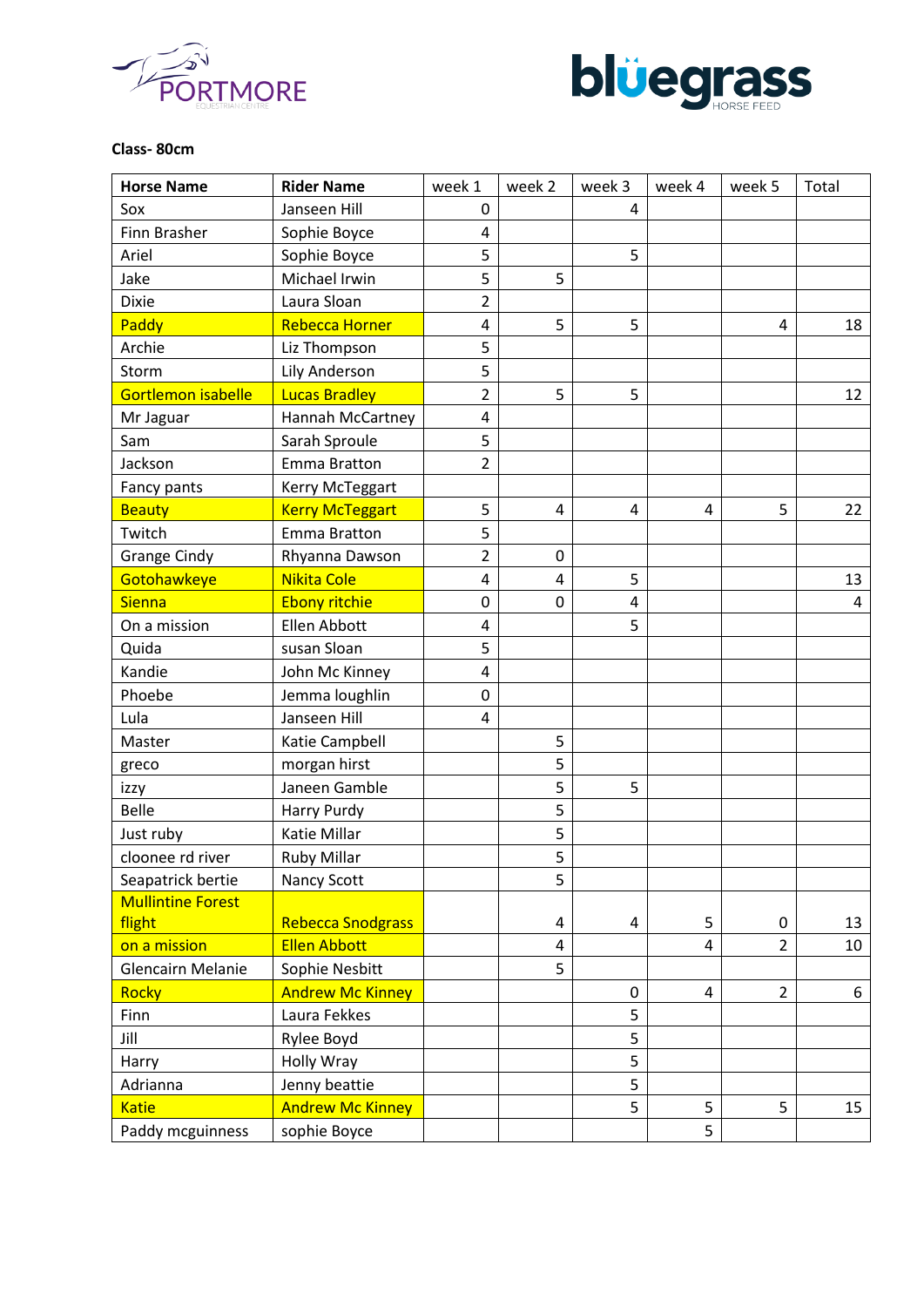



#### **Class- 90cm**

|                       |                         | week           |                | week | week | week |       |
|-----------------------|-------------------------|----------------|----------------|------|------|------|-------|
| <b>Horse Name</b>     | <b>Rider Name</b>       | $\mathbf{1}$   | week2          | 3    | 4    | 5    | Total |
| <b>Ariel</b>          | <b>Sophie Boyce</b>     | 5              |                | 5    | 5    |      | 15    |
| Poppy                 | Yasmin Graham           | 5              |                |      |      |      |       |
| Jack                  | Katherine McCauley      | 5              | 5              |      |      |      |       |
| Tia                   | Alix Robinson           | 5              |                |      |      |      |       |
| Freddie               | <b>Brona Bursby</b>     | 0              | 4              | 5    |      |      | 9     |
| Our Father            | Karen Ferris            | 4              |                |      |      |      |       |
| Charante              | Jessica Huff            | 5              |                | 0    |      |      |       |
| <b>Kneedeep</b>       | <b>Orla Mc Guinness</b> | 4              |                |      | 5    | 5    | 14    |
| Simply Dun            | Melissa McKinstry       | $\overline{2}$ |                |      |      |      |       |
| Archie                | Liz Thompson            | 5              |                |      |      |      |       |
|                       | Christina Sterling      |                |                |      |      |      |       |
| Whiskey               | <b>Berry</b>            | 4              |                |      |      |      |       |
| Maho Beach            | Jess Vaughan            | 5              |                |      |      |      |       |
| Storm                 | Lily Anderson           | $\overline{2}$ |                |      |      |      |       |
| Twilight              | John Rafferty           | 5              |                |      |      |      |       |
| Jackson               | <b>Emma Bratton</b>     | $\overline{2}$ |                |      |      |      |       |
| fancy pants           | <b>Kerry McTeggart</b>  | 5              | 5              | 5    | 4    | 4    | 23    |
| Glenpatrrick Uno      | <b>Tori Heeiss</b>      | $\overline{4}$ |                |      |      |      |       |
| Magherard Celtic (    |                         |                |                |      |      |      |       |
| Duncan)               | Elle West               | 5              |                |      |      |      |       |
| <b>Gemstone Ruby</b>  | <b>Nikki Cullen</b>     | 5              | 5              | 5    | 4    | 4    | 23    |
| <b>Simply Abigail</b> | <b>Shannon Hastings</b> | $\overline{4}$ |                | 5    |      | 4    | 13    |
|                       | Helen Pearson-          |                |                |      |      |      |       |
| Coco                  | Murray                  | 5              | ?              |      |      |      |       |
| <b>Sapphire</b>       | Eva curran              | 5              | 5              | 5    | 5    | 5    | 25    |
| Venu                  | jonny Mulligan          | 5              |                |      |      |      |       |
| Nova                  | Jemma Loughlin          | 5              |                |      |      |      |       |
| Oscar Rua             | <b>Charlie Black</b>    | $\overline{2}$ |                |      |      |      |       |
| <b>Brodie</b>         | Janie Cairns            |                | 4              |      |      |      |       |
|                       | Rachel Harrison         |                | 5              |      | 5    |      |       |
| Annie                 | Lisa Allen              |                | $\overline{4}$ |      |      |      |       |
| Master                | Katie Campbell          |                | $\overline{4}$ |      |      |      |       |
| Mary Lou              | Donna Campbell          |                | 5              |      |      |      |       |
| Glencairn Melanie     | Sophie Nesbitt          |                | $\overline{2}$ |      |      |      |       |
| Diamond Obelix        | Sarah Mclean            |                | 5              |      |      |      |       |
| Bear                  | Fiona McMillan          |                | 5              |      |      |      |       |
|                       | James Courtney          |                |                |      |      |      |       |
| <b>LCC Gucci</b>      | Cadam                   |                | 5              |      |      |      |       |
| Rosie                 | <b>Katy Connor</b>      |                | 5              | 5    |      |      |       |
| Belle                 | Harrry Purdy            |                | 5              |      |      |      |       |
| Maverick              | Nicole Beattie          |                | 5              | 0    |      |      |       |
| Cesar                 | Janie Cairns            |                | 5              |      |      |      |       |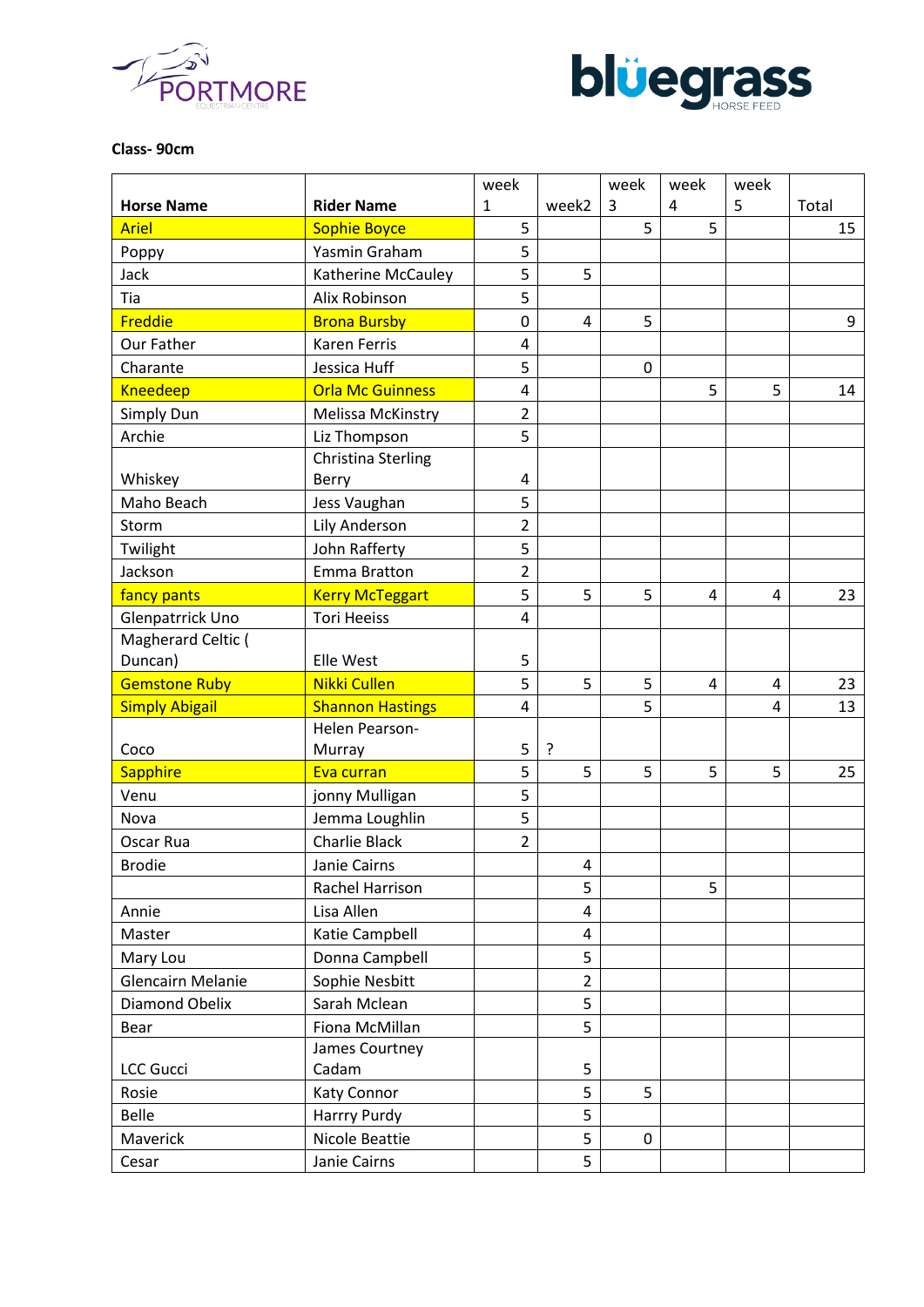



| <b>LCC Scott</b>    | Stefan mc Nulty          | 2 |   |   |   |    |
|---------------------|--------------------------|---|---|---|---|----|
| Sid                 | <b>Megan Stewart</b>     | 2 |   |   |   |    |
| Simply Dun          | Melissa McKinstry        | 2 | 4 |   |   |    |
| <b>Evie</b>         | <b>Rhiannon Ferguson</b> | 5 | 5 |   | 5 | 15 |
| Just ruby           | Kate Millar              | 5 |   |   |   |    |
| boomerang           | <b>Rebecca Chambers</b>  | 5 |   | 5 |   |    |
| The great pretender | Rachel Taylor            | 5 |   |   |   |    |
| lady Epona          | Cora Mcnulty             | 4 |   |   |   |    |
| fred                | Shaunalee mc cann        | 4 | 5 |   |   |    |
| Cali                | Alex Best                | 5 | 5 |   |   |    |
| <b>Diamond</b>      | <b>Sienna Dalzell</b>    | 4 | 4 | 4 |   | 12 |
| chrissy             | mark calvert             |   | 4 |   |   |    |
| Eoghan              | <b>Rachel Simons</b>     |   | 4 |   |   |    |
| Zara                | Andrew Mc Kinney         |   | 5 |   |   |    |
| <b>Feebee</b>       | <b>Kathryn Skelton</b>   |   | 2 | 5 | 4 | 11 |
| Lola                | Janseen Hill             |   | 4 |   |   |    |
| charle              | Andrew Mc Kinney         |   |   | 2 | 5 |    |

# **Class- 1m**

| <b>Horse Name</b>       | <b>Rider Name</b>       | week 1         | week2          | week 3 | week 4 | week 5         | Total |
|-------------------------|-------------------------|----------------|----------------|--------|--------|----------------|-------|
| Ettore                  | Lucy Gibson             | 4              |                |        |        |                |       |
| Coco                    | <b>Debbie Quinn</b>     | 5              | 5              | 5      |        | 5              | 20    |
| Jack                    | Rebecca Patterson       | 5              |                |        |        |                |       |
| Layla                   | Jayne moore             | 5              |                |        |        |                |       |
| Danske coevers lass     | <b>Nikki Cullen</b>     | 4              | 5              | 5      | 5      | 5              | 24    |
| <b>Gemstone Ruby</b>    | Nikki Cullen            | 5              | 5              | 4      | 5      | 4              | 23    |
| Tracy's Hope            | <b>Tori Farr</b>        | $\overline{2}$ |                |        |        |                |       |
| <b>Daisy</b>            | <b>Elaine Morrow</b>    | 5              | 5              |        |        | 5              | 15    |
| Coco                    | Helen Pearson-Murray    | 4              | 5              |        |        |                |       |
| Mr A C Drummer          | <b>Lucy Crawford</b>    | 5              | 4              | 4      |        |                | 13    |
| Cassai RG               | <b>Kerry Mc taggart</b> | $\overline{2}$ | $\overline{2}$ | 5      | 5      | 5              | 19    |
| Lexi                    | jonny Mulligan          | 5              |                |        |        |                |       |
| Chloe                   | Jemma loughlin          | 5              |                |        |        |                |       |
| Poppy                   | Yasmin Graham           |                | $\overline{2}$ |        |        |                |       |
| Dolly                   | Lisa Allen              |                | 5              |        |        |                |       |
| Jack                    | Shanie Murphy           |                | 5              |        |        |                |       |
| Jeremy                  | Lucy Aurthur            |                | 4              |        |        |                |       |
| Ruby                    | Janie Cairns            |                | 4              |        |        |                |       |
| Bear                    | Fiona Mc Millan         |                | 4              |        |        |                |       |
| <b>Belle</b>            | <b>Kirsty Bates</b>     |                | 5              |        |        |                |       |
| <b>Magherard Celtic</b> | Elle West               |                | 4              | 5      |        |                |       |
| <b>Our Father</b>       | <b>Karen Ferris</b>     |                | 5              | 5      |        | $\overline{2}$ | 12    |
| <b>Basil</b>            | <b>Heather Champion</b> |                | 4              |        |        |                |       |
| <b>LCC Scott</b>        | <b>Stefan Mc Nulty</b>  |                | 4              |        |        |                |       |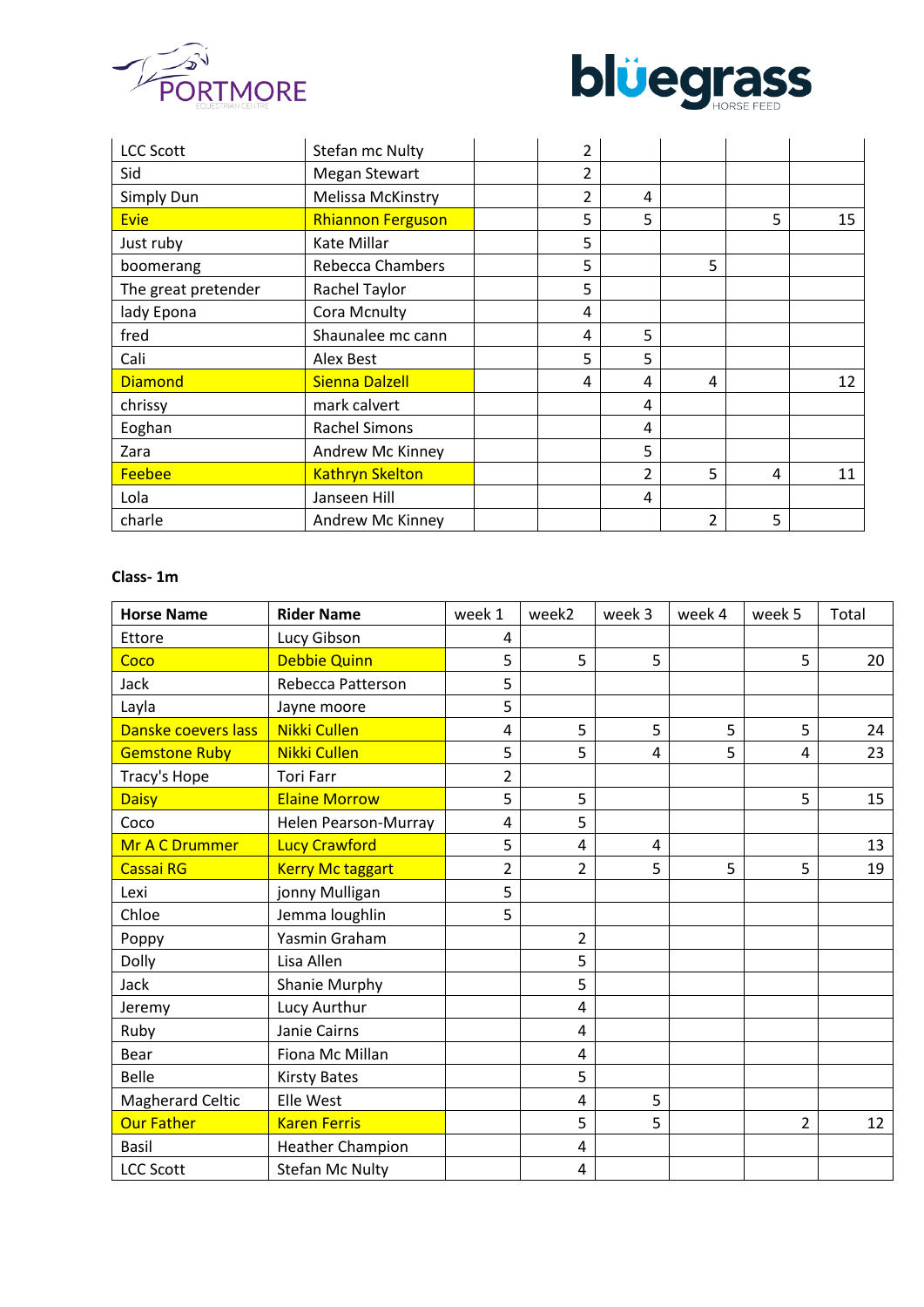



| Dun Surprise | <b>Bethany Smith</b> | 4 | 5 |   |    |
|--------------|----------------------|---|---|---|----|
| Simlpy Dun   | Melissa Mc kinstry   |   | 4 |   |    |
| Oscar Rua    | Charlie Black        |   |   |   |    |
| Maho Beach   | Jess Vaughan         | 4 | 4 |   |    |
| Monkey       | Aby Carlilse         |   |   |   |    |
| Zara         | andrew mc kinney     |   | 5 | 4 | 14 |
| kneedeep     | orla mc giuness      |   |   |   |    |
| Ariel        | Sophie Boyce         |   |   |   |    |
| Charlie      | Andrew mc kinney     |   |   |   |    |

# **Class- 1.10m**

| <b>Horse Name</b>        | <b>Rider Name</b>       | week 1         | week 2         | week 3      | week 4 | week 5 | Total |
|--------------------------|-------------------------|----------------|----------------|-------------|--------|--------|-------|
| Lemon                    | Lucy Hanna              | 5              |                | 5           |        |        |       |
| Louis                    | Lucy Gibson             | 5              |                |             |        |        |       |
| Dara                     | Lucy Gibson             | 5              |                |             |        |        |       |
| Prince                   | Alix Robinson           | 5              |                |             |        |        |       |
| Quida                    | Laura Sloan             | 5              |                |             |        |        |       |
| Jack                     | Rebecca Patterson       | 5              |                |             |        |        |       |
| Layla                    | Jayne moore             | 4              |                |             |        |        |       |
| Cornhill rose            | Rebekah mckinstry       | 5              |                |             |        |        |       |
| Rainbow                  | <b>Sarah Sproule</b>    | 5              | 5              | 4           |        |        | 14    |
| Danske coevers lass      | <b>Nikki Cullen</b>     | 4              | 4              | $\mathbf 0$ | 4      | 0      | 12    |
| Marco                    | Darragh Hanlon          | 5              |                |             |        |        |       |
| Daisy                    | Helen Pearson-Murray    | 5              | 5              |             |        |        |       |
| Sam                      | Anita Doherty           | 5              |                |             |        |        |       |
| Morgan                   | Danielle Quinn          | $\overline{2}$ | $\mathbf 0$    |             |        |        |       |
| Ellie                    | Jackson Laing           |                | $\overline{2}$ |             |        |        |       |
| Ruby                     | Jackson laing           |                | $\overline{2}$ |             |        |        |       |
| Kevin                    | Jaine Cairns            |                | $\overline{4}$ |             |        |        |       |
| Belle                    | <b>Kirsty Bates</b>     |                | 4              |             |        |        |       |
| Ellie                    | Taryn Mc clurkin        |                | 5              |             |        |        |       |
| Basil                    | <b>Heather Champion</b> |                | $\overline{2}$ |             |        |        |       |
| Dun Surprise             | <b>Bethany Smith</b>    |                | 4              | 5           |        |        |       |
| <b>Heolas Queen Anne</b> | <b>Kodie Clarke</b>     | 5              | 5              |             | 5      |        | 15    |
| Zara                     | Andrew Mc Kinney        |                |                |             | 5      | 5      |       |